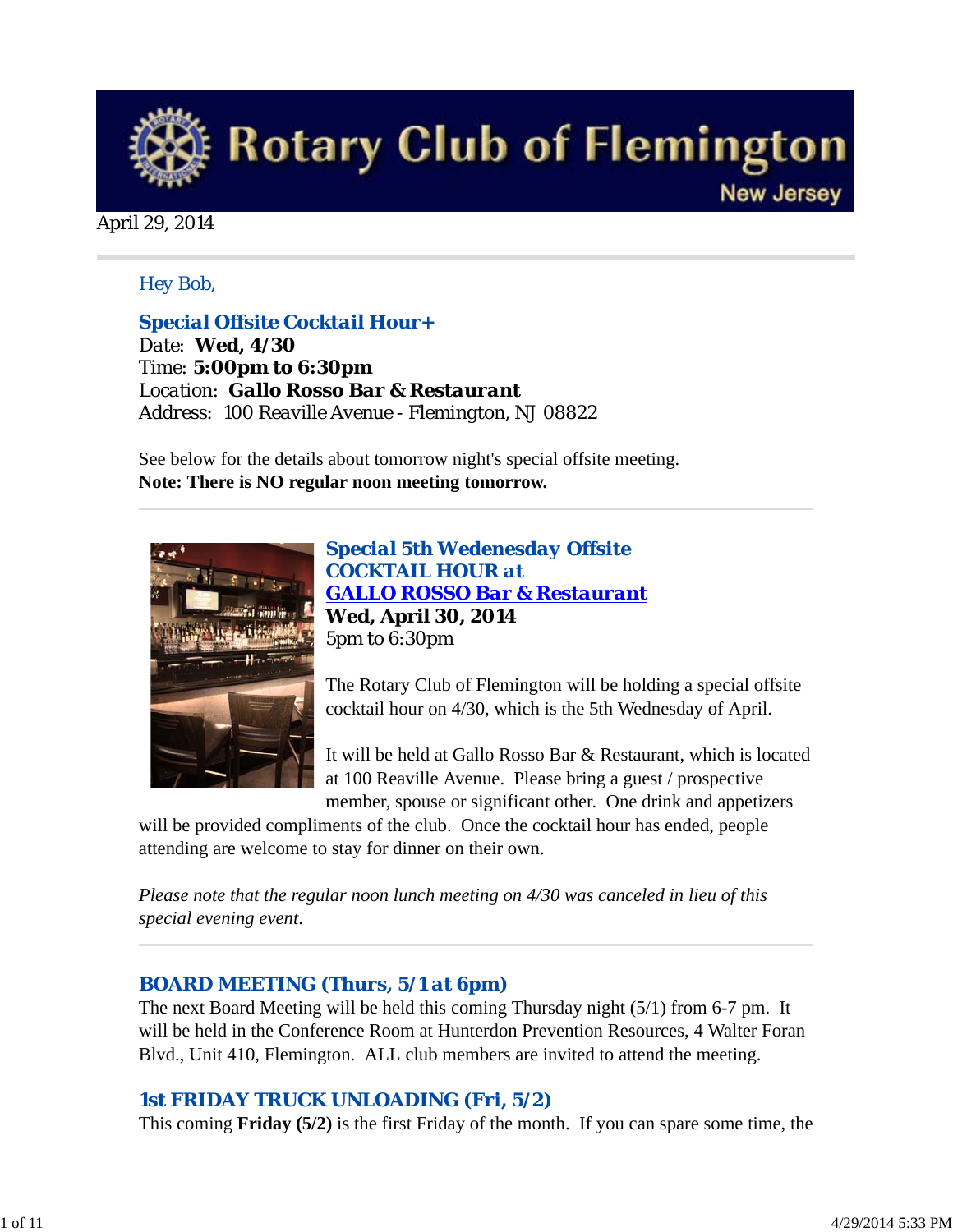unloading of the Flemington Area Food Pantry truck delivery will occur at their location across the parking lot from the entrance to the Flemington Wal-Mart at 8:45am. If you can help, please let Harry Mazujian know at tomorrow's meeting, or by email at harry.mazujian@gmail.com



*2014 Rotary District 7510 94th Annual DISTRICT CONFERENCE* **May 2 - 3, 2014 Hotel Somerset-Bridgewater** 100 Davidson Avenue - Somerset, NJ

This year's District Conference, which is being held **this coming weekend**, will be right in our backyard at the Hotel Somerset-Bridgewater on Davidson Avenue in Somerset!! **CLICK HERE**

to register or to obtain additional information.

If you have any questions, please contact **PDG Michael Hart** - District Conference Chair as follows: Home: 908-654-7384; Work: 732-549-5660; Email: drmhart@yahoo.com

# *SHERPA SCHOLARSHIP FUND Appeal*

**District 7510 Donation Request to Help Families Impacted by Tragedy on Mt. Everest**

Dear Fellow Rotarians,

District 7510 has launched a fundraising appeal to help the Sherpa families impacted by the recent tragedy on Everest. Funds raised from our district will be used to provide scholarships to the children covering educational expenses - ensuring they have a guaranteed schooling despite the loss of their family's livelihood.

The tragedy is a reminder that while Everest has increased in popularity and accessibility over the last 60 years, Sherpa's from Nepal have continued to bear much of the risk involved in summiting.

You can send the donations made payable to **Rotary District 7510 Foundation**. Memo line: **Sherpa fund**. It will be a tax deductible contribution.

Please mail the check to **P.O. Box 5015, Somerville, NJ 08876**.

Contact me as needed.

Tulsi Maharjan, District Governor Eml: trmaharjan@gmail.com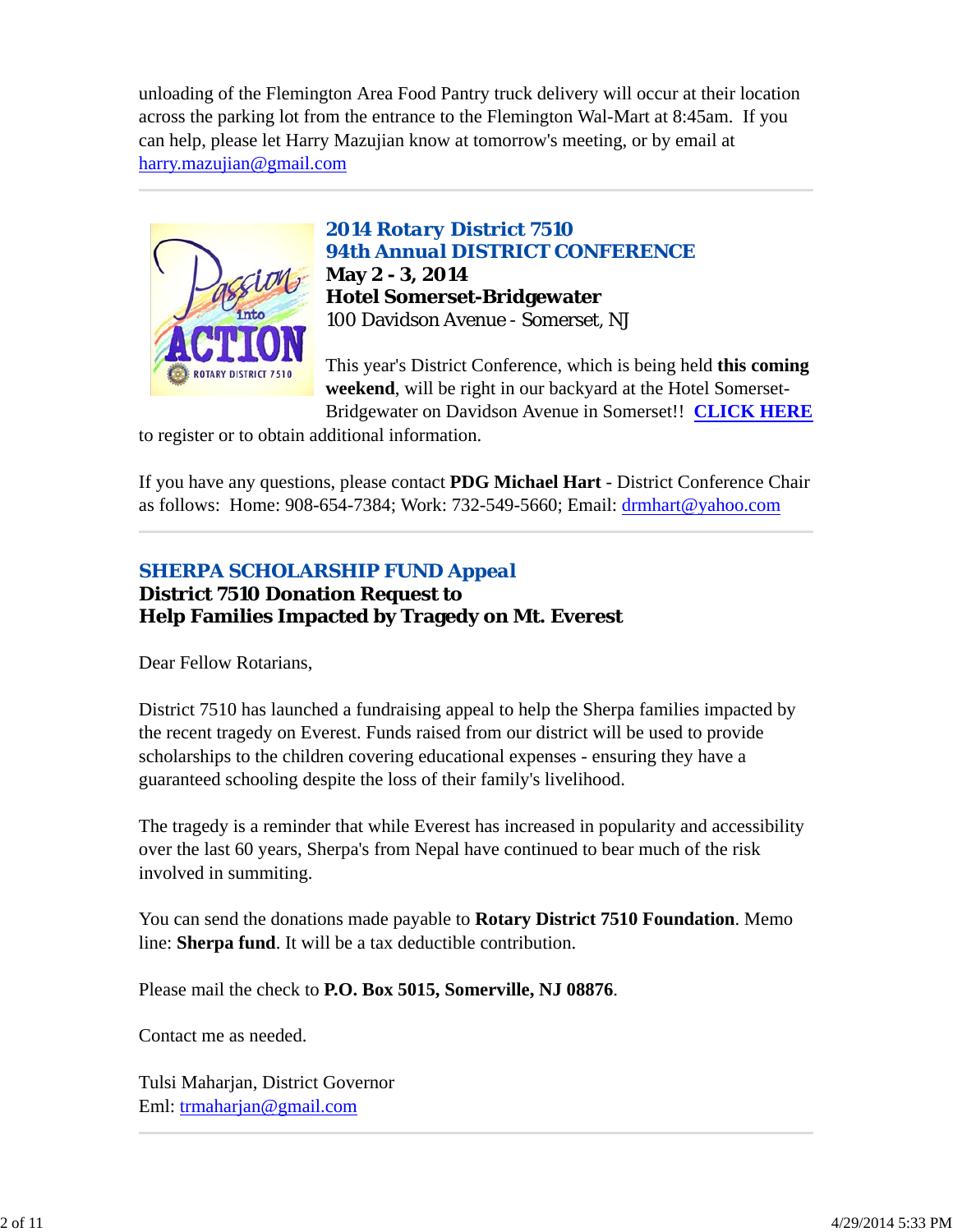

# *6th Annual BARK IN THE PARK* **Sunday, June 8, 2014** Registration: **10:30am** Walk: **11:00am to 2:00pm** Location: **Flemington Boro Park** Address: 43 Park Avenue, Flemington, NJ 08822

Enjoy a 1.0 mile walk around scenic Flemington ending back in a park full of activities for you and your pet. Meet exhibitors from local businesses with healthy ideas for your pet plus new and unique pet-oriented products and services.

All net proceeds of the event go to Rotary Charities and the local pet rescue organization **Animal Alliance**, a non-profit, volunteer-run pet adoption and spay/neuter outreach animal welfare organization.

You can also enjoy great food from several local restaurants (for people!), plus fabulous pet contests, including best pet costume and most photogenic pet, to name a few. There will also be terrific live music from **SunDog**!

**Click Here** or visit www.FlemingtonRotaryNJ.org for more information, or to download the following event forms:

- **Event Brochure**.
- **Participant Registration Form**.
- **Vendor Registration Form**.
- **Sponsor Registration Form**.
- **"Save the Date" post card**.



# *PRESIDENT'S MESSAGE* **From President Ira Liebross** Highlights from the March Board Meeting

President Ira wanted to share the following highlights from the March Board Meeting, held on 3/6/2014:

- **5th Wednesday Cocktail Hour Meeting at Gallo Rosso (Wed, 4/30 from 5pm to 6:30pm)**: The board approved the Membership Committee's suggestion to have the 5th Wednesday Meeting for April at an offsite location for cocktails. It will be held at Gallo Rosso located at 100 Reaville Avenue from 5 to 6:30pm. Please bring a guest / prospective member, spouse or significant other. One drink and appetizers will be provided compliments of the club. *Please note that the regular noon lunch meeting on 4/30 was canceled in lieu of the evening meeting*.
- **District Conference (Friday, May 2 to Saturday, May 3)**: Please remember and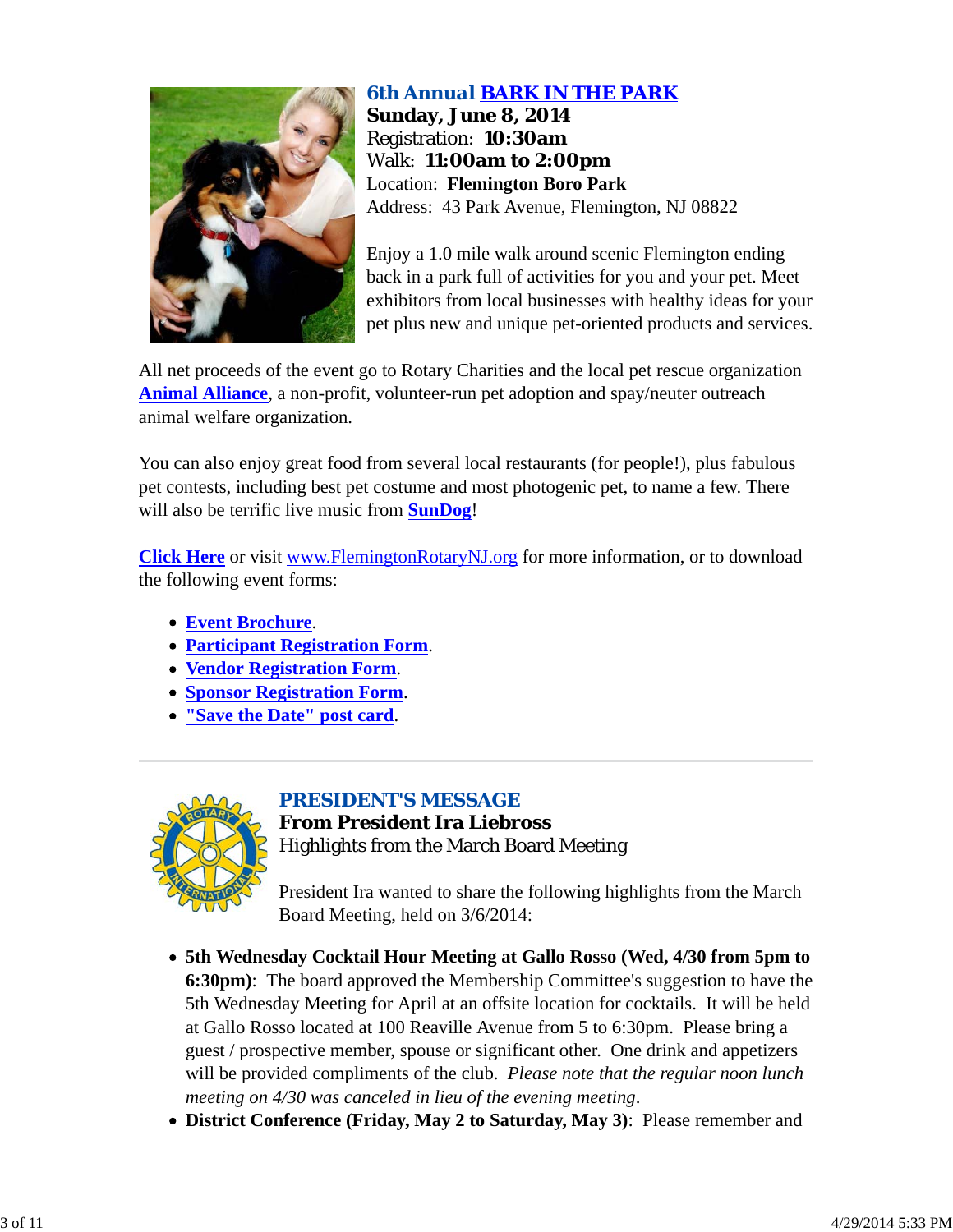consider attending the District Conference. All members wishing to attend either Friday's program or the Saturday morning program will be fully reimbursed by the club. Please look to sign up at our weekly lunch meetings. See below in the E-Monger for more information.

**Changing of the Guard Dinner (Wed, June 25)**: Please mark your calendars. The Changing of the Guard Dinner will be held on Wed, June 25 at the Copper Hill Country Club.

# *LUNCH DUES Invoice for January to June 2014* **From Lunch Treasurer, D.J. Wright**

At the Wed, 2/26 Club Meeting, D.J. passed out hard copies of the current Lunch Dues invoice for the period of January through June 2014. If you did not receive a copy, please **CLICK HERE** to download a PDF of the invoice. If you have any questions, please reach out to D.J. Wright.

# *Rotary BRIDGING THE GAP*

### **Rotarians being Sought as Mentors!** May 13, 2014 - Awards Breakfast

**Click Here** for additional information.

# *Clinton Sunrise Rotary's FISHING DERBY* **Saturday, April 26, 2014**

The Clinton Sunrise Rotary Annual Fishing Derby will be held on Saturday, April 26, rain or shine. DeMott Pond will be stocked with fish for this **free family event**, and bait, bobbers and hooks will be supplied - just bring your own pole. The event is open to youth ages 4 - 16 years old and each participant will receive a raffle ticket for door prize drawings during the event.

Registration will be conducted from 8am-9am; fishing is from 9am - 12noon. DeMott Pond is located on Route 173 in Clinton, across the street and one block west of the Holiday Inn.

Sponsorship opportunities are available to offset the costs of stocking the pond and prizes for the youth participants. Contact Rotary at 908-279-0112. For more information or to download a sponsorship form, visit www.ClintonSunriseRotary.org

# *OFFICERS & BOARD MEMBERS for the 2014-2015 Flemington Rotary Year*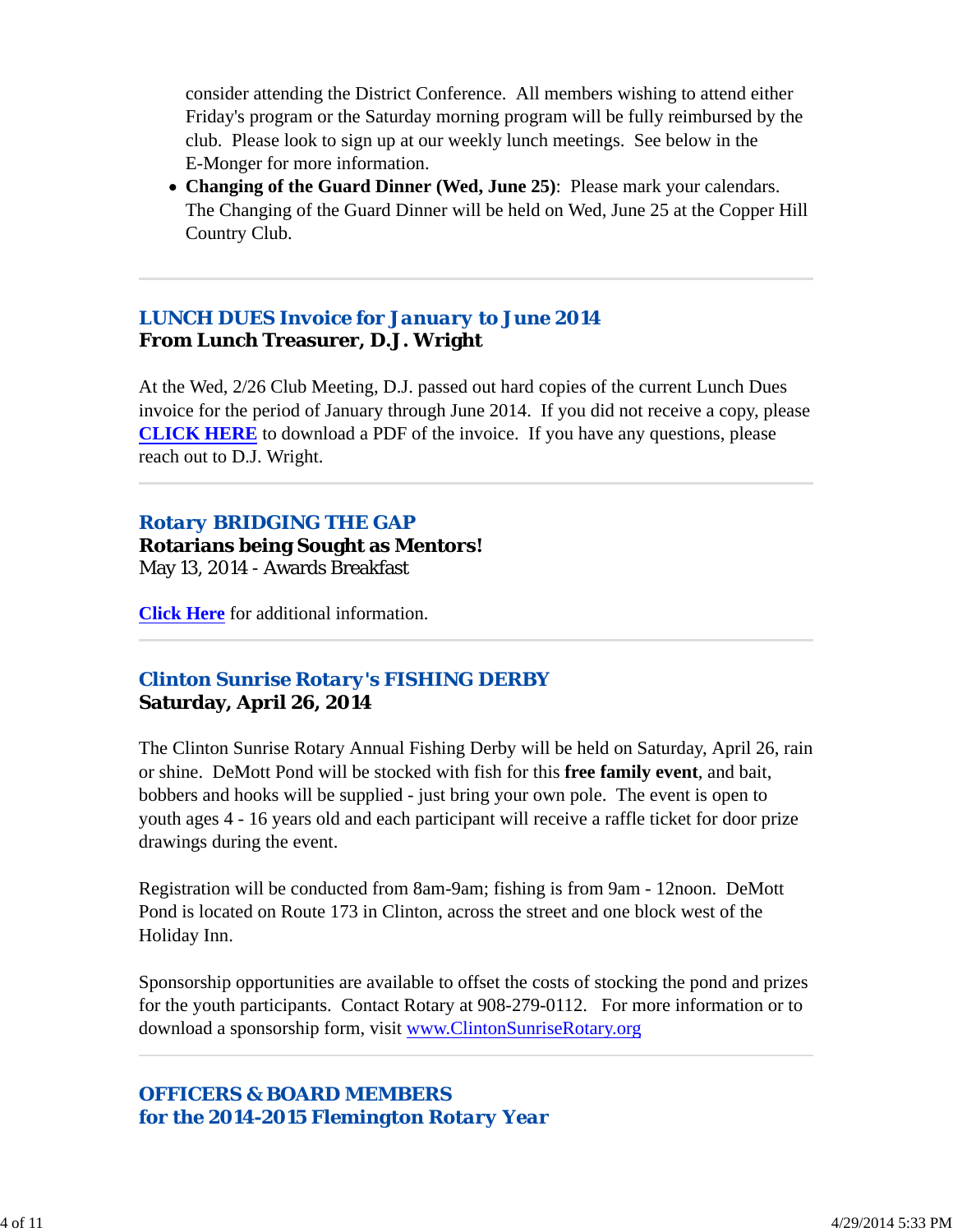At the Wed, 2/26/2014 Flemington Rotary Lunch Meeting, a motion was made and approved for the following Officers & Board Members to serve for the 2014-2015 Rotary Year:

| President                                  | Lynn Hyman                                     |  |
|--------------------------------------------|------------------------------------------------|--|
| President-Elect                            | <b>Mick Schaible</b>                           |  |
| Secretary                                  | Michele Kavanagh                               |  |
| Treasurer, General                         | <b>Bob Newland</b>                             |  |
| Treasurer, Lunch                           | D.J. Wright                                    |  |
| Treasurer, Assistant Lunch Harrie Copeland |                                                |  |
| <b>Board Member</b>                        | <b>Ira Liebross</b> (Immediate Past President) |  |
| <b>Board Member</b>                        | <b>Nancy Kahl</b>                              |  |
| <b>Board Member</b>                        | Ken Skowronek                                  |  |
| <b>Board Member</b>                        | <b>Joe Ziegler</b>                             |  |

# **2014-2015 RCOF Officers & Board Members:**



As you know, the Rotary Club of Flemington is a member of the H.C. Chamber of Commerce. This enables all Rotarians the ability to attend a Chamber function as a "member". If someone asks you what your business is, you would explain that you are a member representing the Rotary Club of Flemington. **Click Here** to visit the Chamber website for a listing of upcoming events.

# *Hunterdon Chamber Internet Radio "THE ROTARY HOUR"* **Mondays from 11am to 12noon**

PDG Megan Jones-Holt is the host of "The Rotary Hour" on the Hunterdon Chamber Internet Radio station and is looking for guests to have on the show. If you are intersted, please get in touch with Megan at (908)894-4590 or **mjonesholt@gmail.com**. **Click Here** to listen to the Hunterdon Chamber Internet Radio station from your PC, smart phone, mobile device, etc.



# *FLEMINGTON BUSINESS IMPROVEMENT DISTRICT* www.downtownflemington.com

If you would like to learn more about events and activities going on around Flemington, please **CLICK HERE** to visit the Flemington Business Improvement District (BID)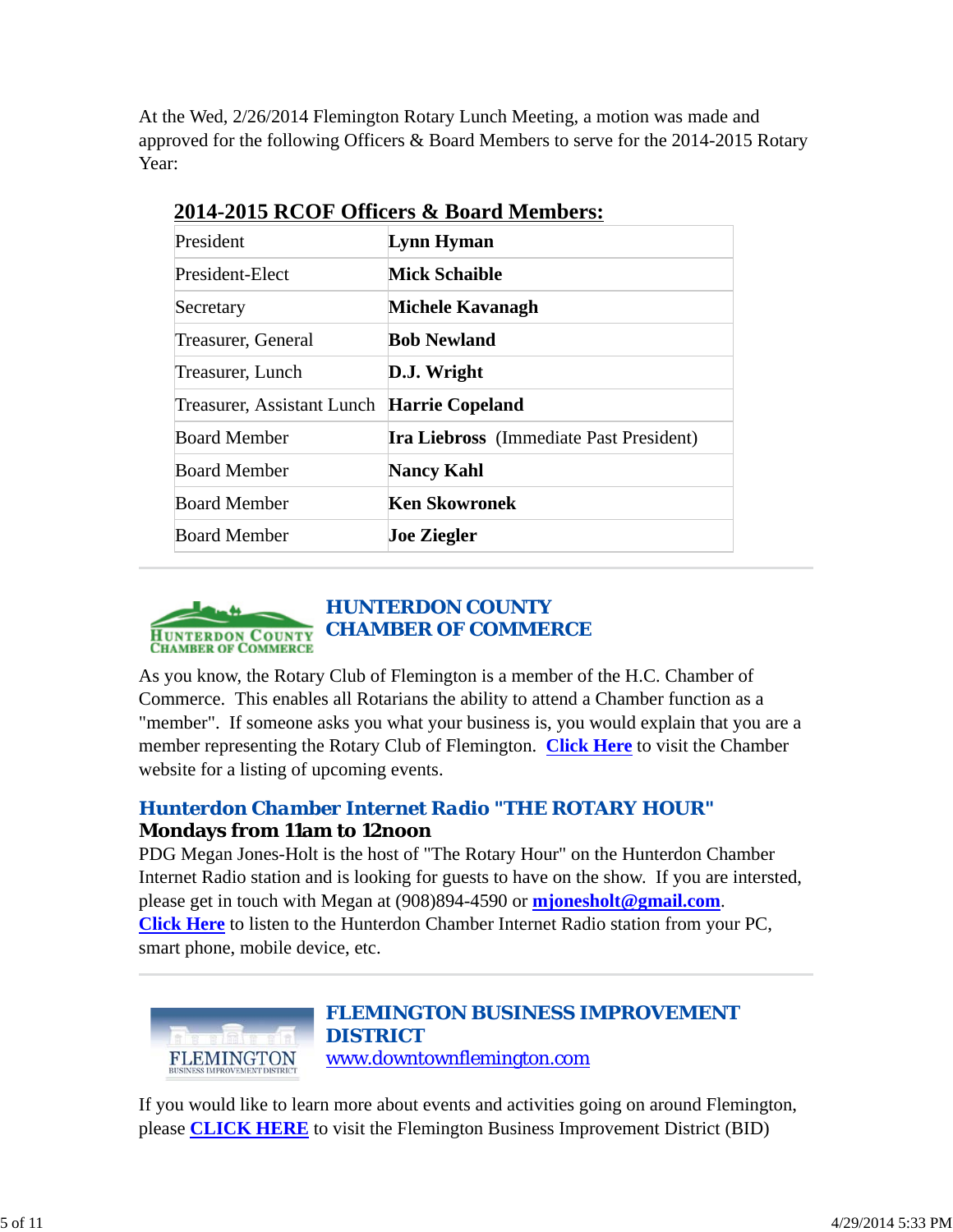# *ROTARY DISTRICT 7510 NEWS*

**Click Here** to read the current news from our Rotary District 7510.

# *SPEAKERS & PROGRAMS BEING SOUGHT*

We are always seeking new or creative ideas for upcoming meeting programs and speakers. If you have any leads, please pass them onto Mick Schaible. **Click here** to generate an email directly to Mick.

# *UPCOMING DATES TO NOTE*

## **Summary of Upcoming Club Meeting Programs**:

Wed, 4/30: **OFFSITE Meeting: Cocktail Hour at Gallo Rosso Restaurant from 5pm to 6:30pm**. Please bring a guest / prospective member, spouse or significant other. One drink and appetizers will be provided compliments of the club. Please note that the regular noon lunch meeting on 4/30 was canceled in lieu of the evening cocktail hour event.

- Wed, 5/07: To Be Announced.
- Wed, 5/14: To Be Announced.
- Wed,  $5/21$ : Rotary's Bridging the Gap Program as implemented by the H.C. Polytech
- Wed, 5/28: To Be Announced.

Wed,  $6/04$ : Scholarship Checks presented to Students.

Wed,  $6/11$ : Green Program of Study, A State-wide project with Stockton State College.

Wed, 6/18: H.C. Polytech's Federal Apprenticeship Program.

Wed, 6/25: **Changing of the Guard Dinner Meeting at 6pm** at the Copper Hill Country Club. (*Note there is NO noon meeting on this day*).

**Next RCOF Board Meeting**: Thurs, 5/1/2014 at 6:00 PM (usually the 1<sup>st</sup> Thursday). Next Membership Meeting: Wed, 5/14/2014 at 1:30 PM (usually the 2<sup>nd</sup> Wednesday).

# **Upcoming RCOF Club Events, Fundraisers, Fellowship Events, Etc**.:

Sat, 5/31: Pedals for Progress Bicycle, Sewing Machine & Sports Gear Collection Sun, 6/8: Rotary Bark in the Park Dog Walk Wed,  $6/25$ : Changing of the Guard Dinner at Copper Hill Country Club

# **Rotary District 7510 Events & Functions:**

May 17: World Peace Day

May 2-3: **District Conference**

Wed, 5/14: District Assembly - Hotel Somerset-Bridgewater (2:30pm to 8:30pm) May 30 - June 1: RYLA, 4-Way Test Speech Contest, Rotaract, Interact & Early Act.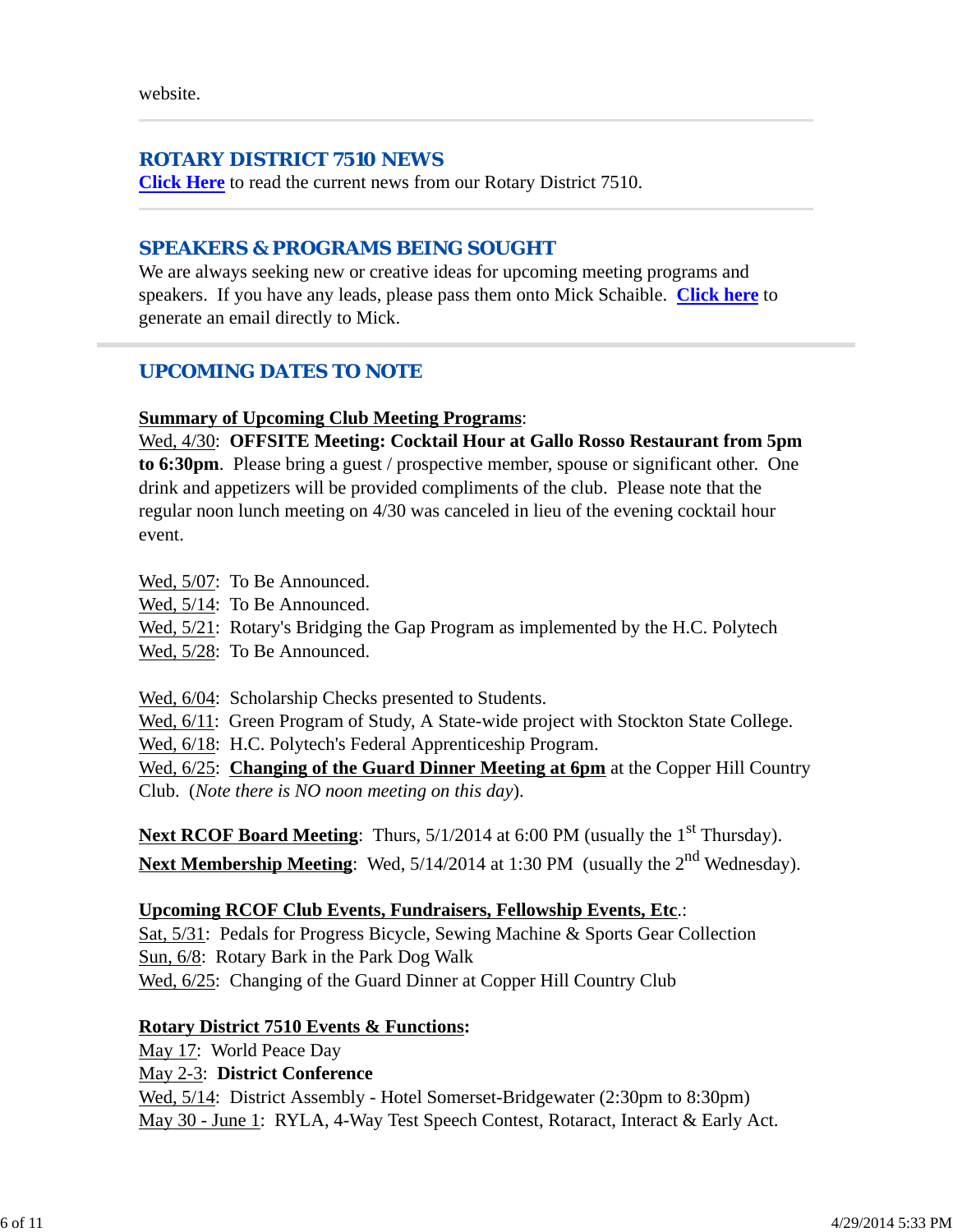# *COMMITTEE LIST:*

**Click Here** to download the listing of all current Club Committee's and its members.

# *"MEMBERS ONLY" WEBSITE:* **Click Here for the Members Only section of the website to find:**

- 1) The "Membership Proposal Form" to propose a new member.
- 2) New Member Information.
- 3) An Online Copy of the Club Membership Directory.
- 4) A Link to All Photos Albums of the Club.

#### *ROTARY WEBSITE LINKS:*

Rotary International: **www.Rotary.org** Rotary District 7510: **www.RotaryNJ.org**

### *NEARBY ROTARY CLUB MEETINGS:*

As A Rotarian, you are Welcome to attend a Rotary Club meeting anywhere in the world. Click here for the Rotary Club Locator App. Or see below for some local meetings:

#### Mondays

**Lambertville/New Hope** (6:30 pm) - Lambertville Station Restaurant; 11 Bridge Street, Lambertville NJ 08530

**Piscataway** (12:15 pm) - Radisson Hotel; 21 Kingsbridge Road, Piscataway, NJ 08854

#### Tuesdays

**Whitehouse** (12:15 pm) - Max's 22; 456 Route 22 West, Whitehouse Station, NJ 08889 **Princeton** (12:15 pm) - The Nassau Club; 6 Mercer Street, Princeton, NJ 08540 **Bridgewater-Bound Brook** (12:15 pm) - Arbor Glenn; 100 Monroe St, Bridgewater 08807

#### Wednesdays

**Branchburg Township** (7:30 am): Stoney Brook Grille; 1285 Route 28, North Branch, NJ 08876

**Flemington** (12:15pm): Copper Hill Country Club; 100 Copper Hill Road, Ringoes, NJ 08851

**Hillsborough Township** (6:15 pm): Pheasant's Landing; 311 Amwell Road (Rt. 514), Hillsborough, NJ 08844

#### Thursdays

**Clinton Sunrise** (7:30 am): Clinton Fire Department; New Street, Clinton, NJ 08809 **Somerville/Bridgewater** (12:15 pm): Bridgewater Manor; 1251 US Highway 202/206, Bridgewater, NJ 08807

**Trenton** (12:15 pm): Freddie's Tavern; 12 Railroad Avenue, West Trenton, NJ 08628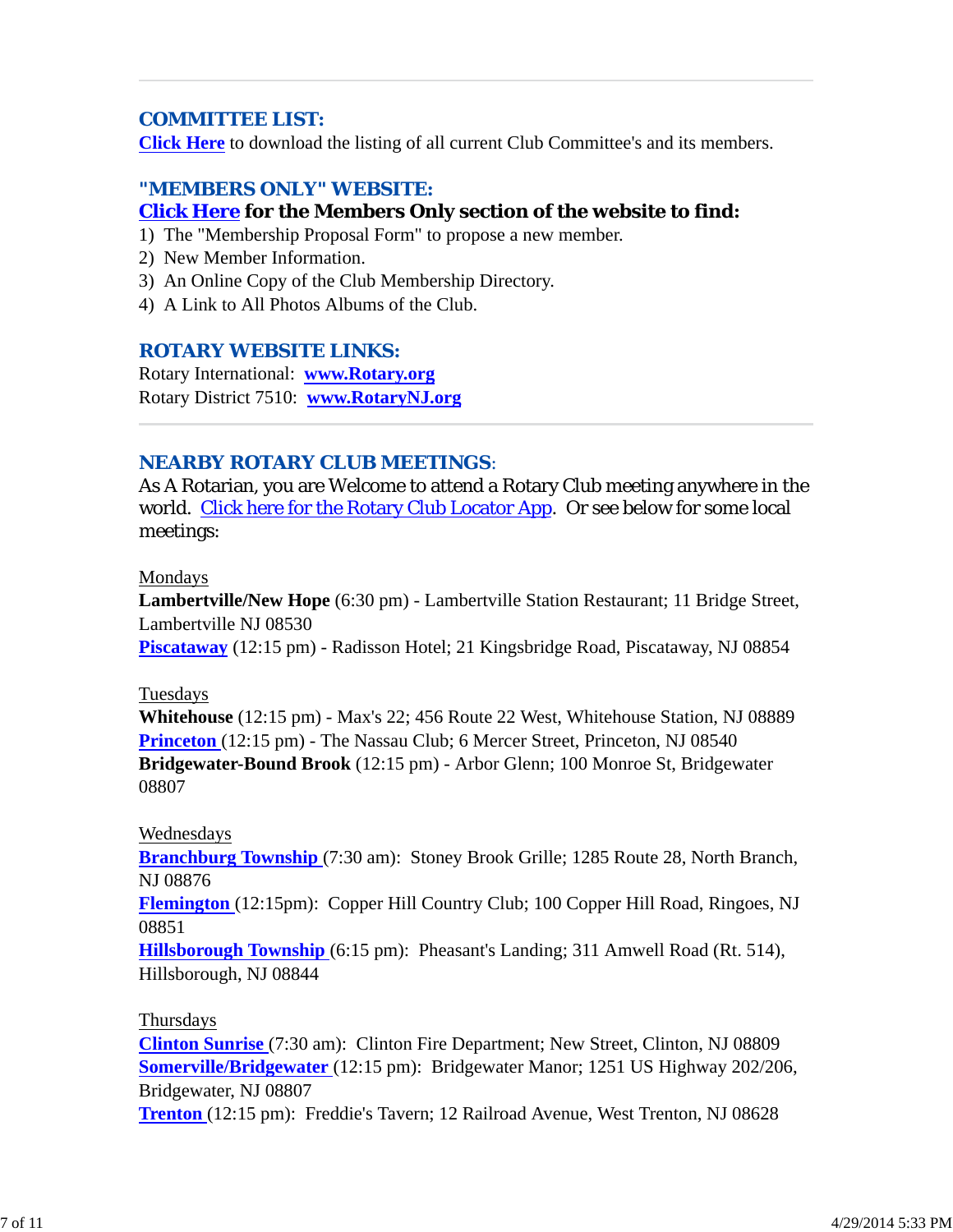Fridays **North Hunterdon** (12:15 pm): Beaver Brook County Club; 25 County Club Drive, Annandale, NJ 08801 **Princeton Corridor** (12:15pm): Hyatt Regency; 102 Carnegie Center, Rt. 1 North, Princeton, NJ 08540

eClub

**Rotary eClub of Hunterdon Horizon**: View website for meetings or online makeups.

# RI President's Call for Action in **2013-2014**: **"Engage Rotary, Change Lives"**

**Rotary Club of Flemington - Our 90th Year**

Founded October 3, 1923 \* Charter #1529 \* District 7510

| President                                                    | <b>Ira Liebross</b>                            |  |  |  |
|--------------------------------------------------------------|------------------------------------------------|--|--|--|
| President-Elect                                              | <b>Lynn Hyman</b>                              |  |  |  |
| Secretary                                                    | <b>Michele Kavanagh</b>                        |  |  |  |
| Treasurer, General                                           | <b>Bob Newland</b>                             |  |  |  |
| Treasurer, Lunch                                             | D.J. Wright                                    |  |  |  |
| <b>Board Members</b>                                         | <b>Karen Widico</b> (immediate past president) |  |  |  |
|                                                              | <b>Jim Davidson</b>                            |  |  |  |
|                                                              | <b>Nancy Kahl</b>                              |  |  |  |
|                                                              | <b>Mick Schaible</b>                           |  |  |  |
|                                                              | <b>Chris Venditti</b>                          |  |  |  |
| Sergeant-at-Arms                                             | <b>Tom Fisher</b>                              |  |  |  |
| <b>RI</b> President                                          | Ron D. Burton (Norman, Oklahoma, USA)          |  |  |  |
| District Governor (DG)                                       | Tulsi R. Maharjan (Branchburg, NJ)             |  |  |  |
| District Governor Elect (DGE)                                | Melvin I. Kevoe "Mel" (Springfield, NJ)        |  |  |  |
| District Governor Nomimee (DGE)                              | Hal Daume (Berkeley Heights, NJ)               |  |  |  |
| <b>Assistant District Governor (ADG)</b>                     | Michael Toscani (Lambertville-New Hope, PA)    |  |  |  |
| Club Meetings: Wednesday, 12:15 pm, Copper Hill Country Club |                                                |  |  |  |

100 Copper Hill Road, Ringoes 08551



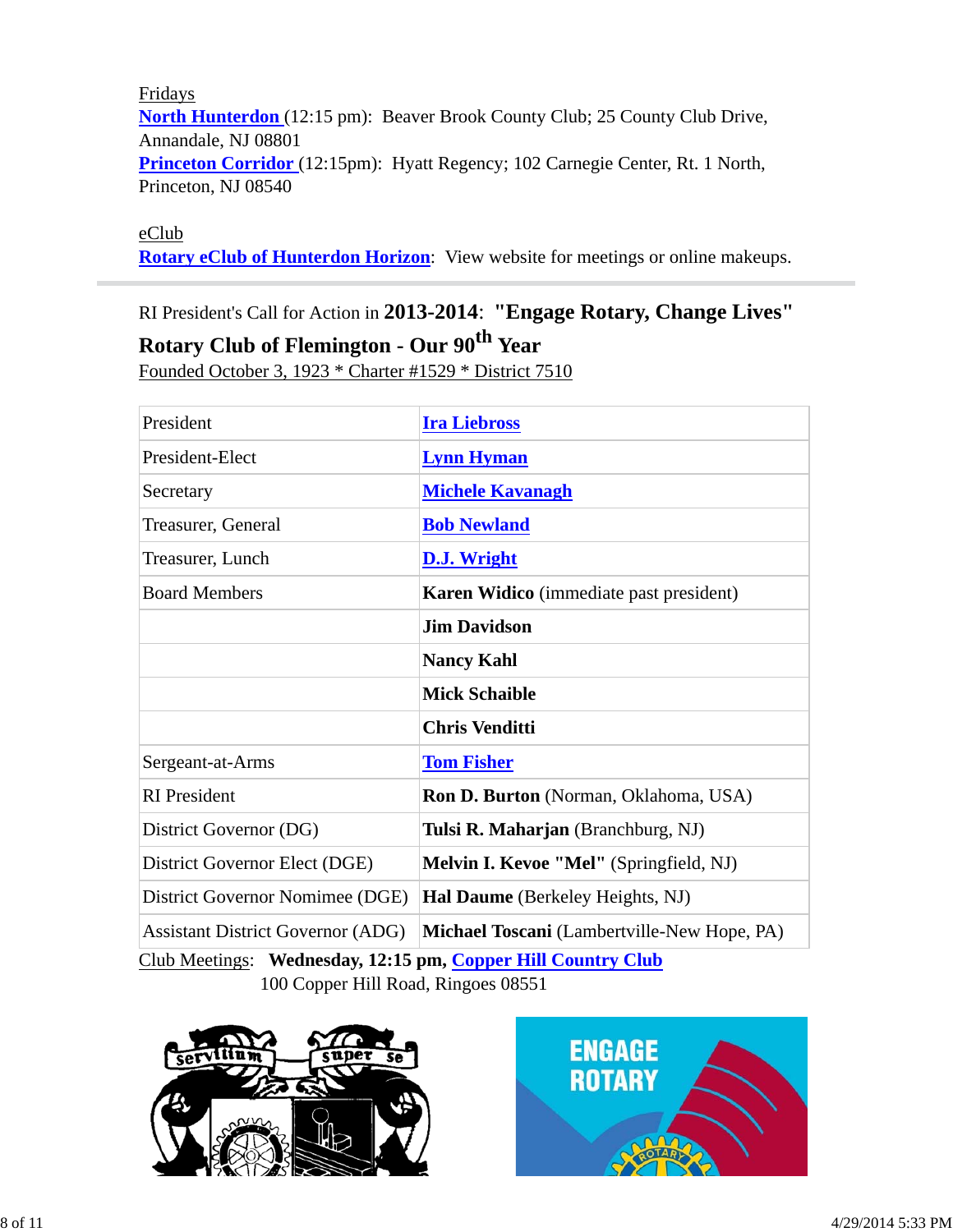

**MISSION STATEMENT:** The mission of Rotary International is to assist and guide Rotarians and Rotary clubs to accomplish the Object of Rotary to ensure Rotary's continuing relevance and to help build a better world, emphasizing service activities by individuals and groups that enhance the quality of life and human dignity, encouraging high ethical standards, and creating greater understanding among all people to advance the search for peace in the world.

**THE OBJECT OF ROTARY:** The object of Rotary is to encourage and foster the ideal of service as a basis of worthy enterprise and, in particular, to encourage and foster:

**1st**: The development of acquaintance as an opportunity for service;

**2nd**: High ethical standards in business and professions, the recognition of the worthiness of all useful occupations, and the dignifying of each Rotarian's occupation as an opportunity to serve society;

**3<sup>rd</sup>**: The application of the ideal of service in each Rotarian's personal, business and community life;

**4th**: The advancement of international understanding, goodwill, and peace through a world fellowship of business and professional persons united in the ideal of service.

**THE 4-WAY TEST:** "Of the things we think, say or do:

- **1st**: Is it the Truth?
- 2<sup>nd</sup>: Is it Fair to all concerned?
- **3rd**: Will it build goodwill and better friendships?
- **4th**: Will it be beneficial to all concerned?"

# *ROTARY's AVENUE'S OF SERVICE*:

**1)** Through **Club Service**, we have fun, build lasting friendships, and make sure that our club runs well.

**2)** Through **Vocational Service**, we volunteer our professional skills to serve others and promote integrity in everything we do.

**3)** Through **Community Service**, we address local needs and work with our community to bring lasting improvements.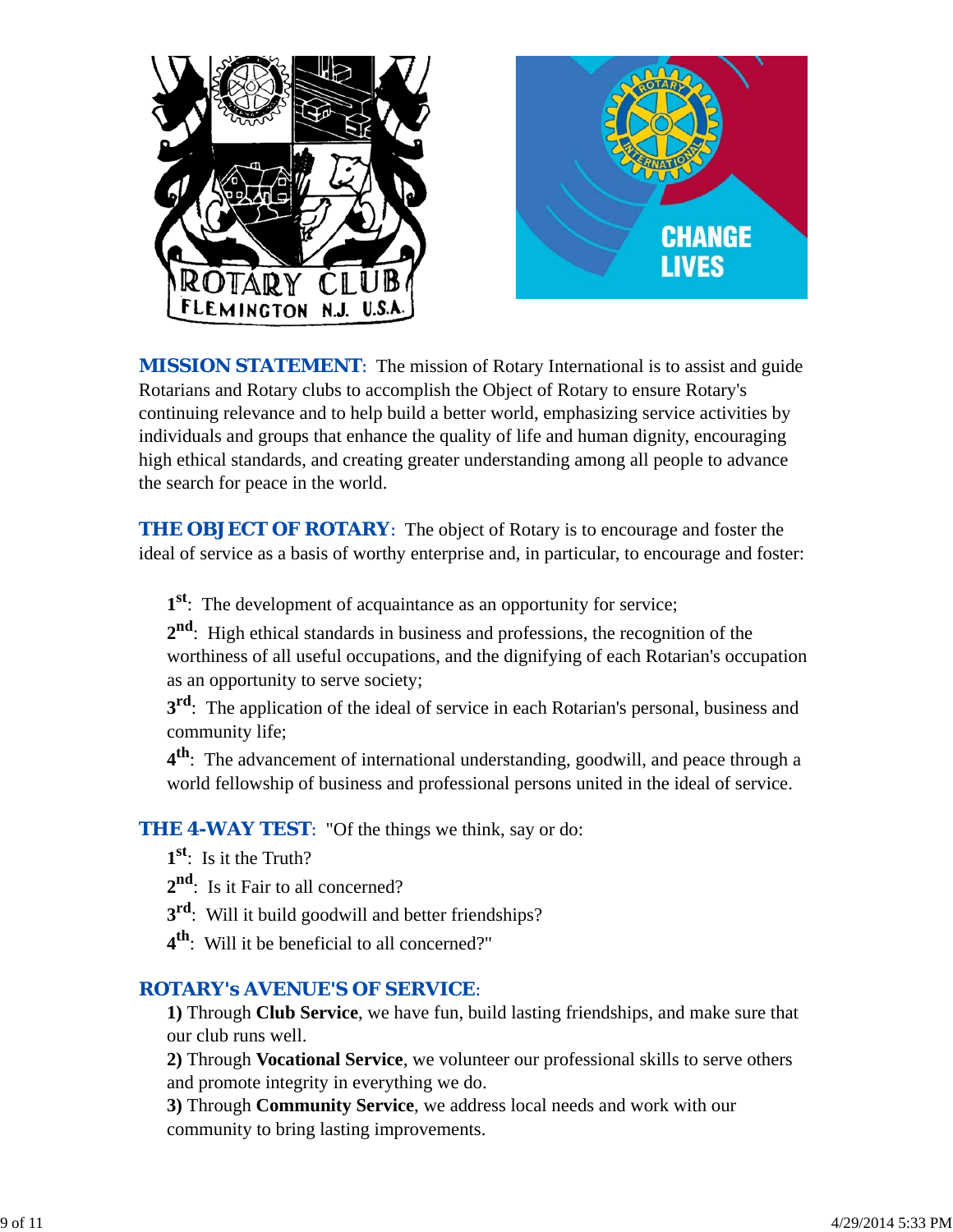**4)** Through **International Service**, we meet humanitarian needs around the globe and promote world understanding and peace.

**5)** Through **Youth Service**, we work with young people to help them become the next generation of leaders, visionaries, and peacemakers.

# **2013-2014 CLUB MEMBER ROSTER Rotary Club of Flemington, NJ**

Current Number of Members: 45

| <b>Rotarian</b>                   | <b>Member Since</b> | <b>Classification</b>           |
|-----------------------------------|---------------------|---------------------------------|
| Black, Bruce B.                   | 2007                | <b>Health and Fitness</b>       |
| Bohler, Herbert C. (Herb)         | 1977                | <b>Specialty Advertising</b>    |
| Chittenden, Robert L. (Bob)       | 2003                | M.E.F.P. Consulting Engineering |
| Clark, Arthur L. (Sandy)          | 1987                | Printing                        |
| Copeland, Harrie E. III           | 1976                | Auctioneering/Banking           |
| Davidson, James G. (Jim)          | 2002                | <b>Rubber Products</b>          |
| Ferrari, Frederick J. (Fred)      | 1964                | Orthodontia                     |
| Fisher, Charles H. (Charlie)      | 1961                | <b>Funeral Services</b>         |
| Fisher, Thomas H. (Tom)           | 2012                | Property & Casualty Insurance   |
| Harrison, Jeffrey (Jeff)          | 1996                | Psychotherapy                   |
| Hennessy, Jr., Richard (Rich)     | 2010                | <b>Financial Advisor</b>        |
| Hyman, Lynn                       | 2010                | <b>Retail Banking</b>           |
| Kahl, Nancy                       | 2012                | Massage Therapy                 |
| Kamnitsis, Christopher P. (Chris) | 2001                | <b>Financial Planning</b>       |
| Kavanagh, Michele                 | 2013                | <b>Community Banking</b>        |
| Liebross, Ira                     | 1997                | <b>Family Medicine</b>          |
| Loew, Darren                      | 2002                | Orthodontics                    |
| Martin, Teresa (Terry)            | 1993                | Solid Waste/Recycling           |
| Mazujian, Harry                   | 2004                | Clergy                          |
| McWilliams, Nancy                 | 1992                | Psychotherapy                   |
| Metz, Kim                         | 2007                | <b>Technical Education</b>      |
| Muller, George D.                 | 1964                | <b>Cut Glass Manufacturing</b>  |
| Nastasi, William (Bill)           | 1996                | <b>General Contracting</b>      |
| Newland, Robert D. (Bob)          | 1998                | Insurance                       |
| Ownes, Terry M.                   | 1987                | <b>Floor Covering</b>           |
| Parente, Steven (Steve)           | 2005                | Classification                  |
| Phelan, Christopher J. (Chris)    | 2009                | <b>Chamber Of Commerce</b>      |
| Randolph, R. Wayne                | 1982                | <b>Veterinary Medicine</b>      |
| Reinbacher, Otto A.               | 1997                | Clergy                          |
| Rogow, Stephen S. (Steve)         | 1973                | Orthodontics                    |
| Schaible, R. Michael (Mick)       | 1998                | <b>Appraisal Services</b>       |